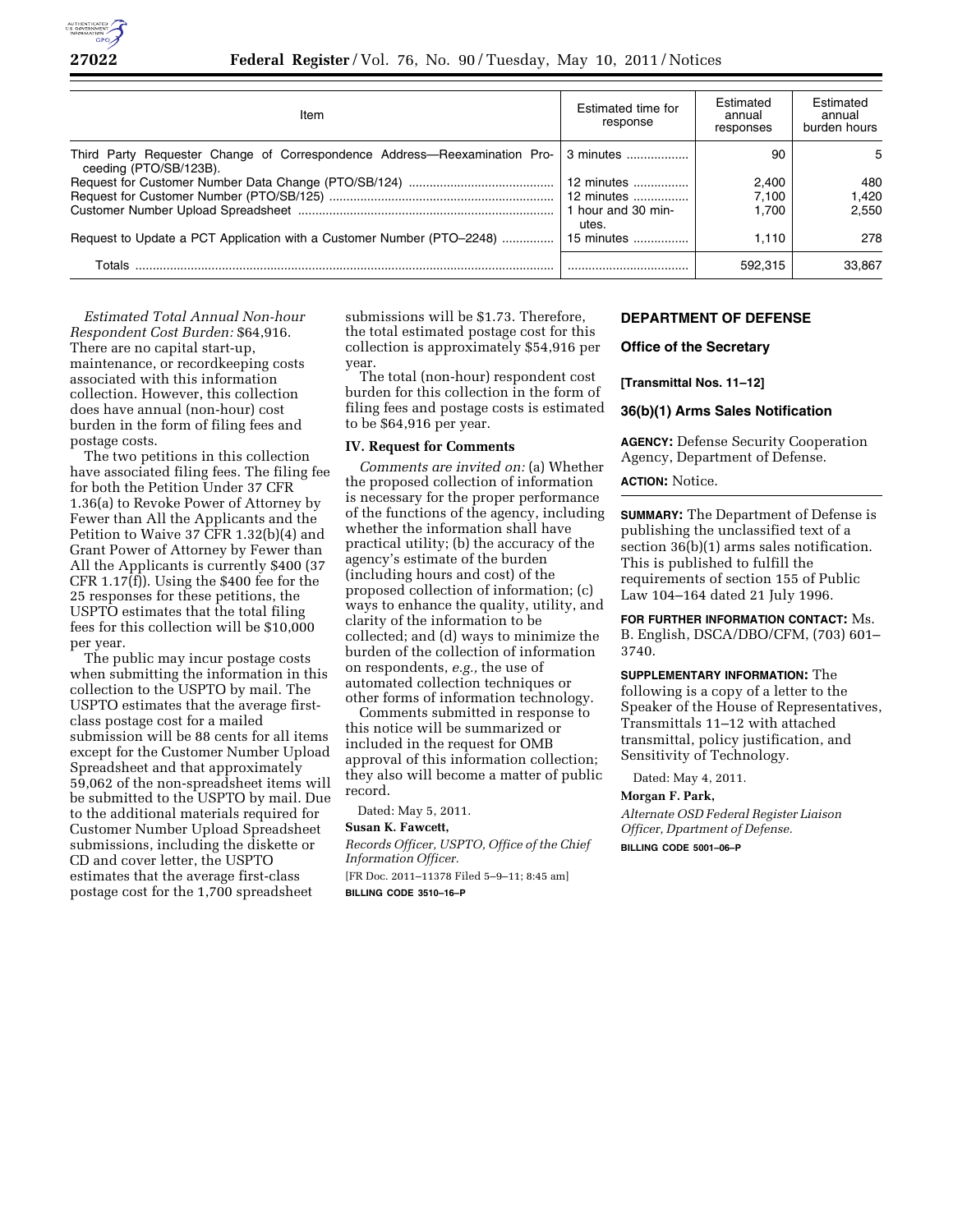

DEFENSE SECURITY COOPERATION AGENCY 2011278TREET SOUTH, STE 203<br>ARLINGTON VA 22202-5408

The Honorable John Boehner Speaker of the House U.S. House of Representatives Washington, DC 20515

 $APR$  25 2011

Dear Mr. Speaker:

Pursuant to the reporting requirements of Section 36(b)(1) of the Arms Export Control Act,

as amended, we are forwarding herewith Transmittal No. 11-12, concerning the Department of

the Navy's proposed Letter(s) of Offer and Acceptance to The United Kingdom for defense

articles and services estimated to cost \$137 million. After this letter is delivered to your office,

we plan to issue a press statement to notify the public of this proposed sale.

Sincerely,

land a. Generalle f

Enclosures:

- I. Transmittal
- 2. Policy Justification
- 3. Sensitivity of Technology

Richard A. Genalille, J.W. **Deputy Director**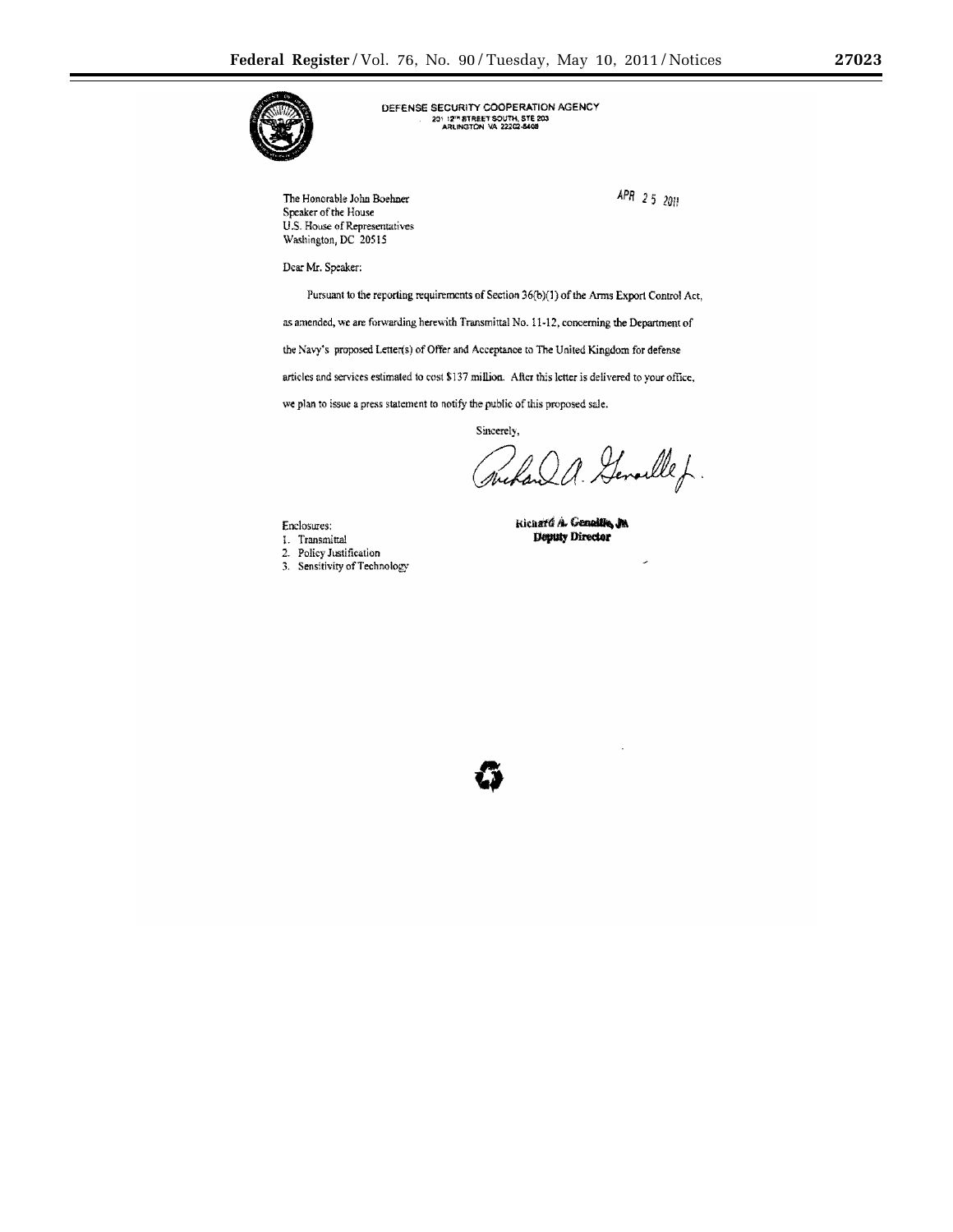Transmittal No. 11-12

Notice of Proposed Issuance of Letter of Offer Pursuant to Section 36(b)(1) of the Arms Export Control Act, as amended

 $(i)$ Prospective Purchaser: United Kingdom

| (ii) | Total Estimated Value:   |  |                |
|------|--------------------------|--|----------------|
|      | Major Defense Equipment* |  | \$ 117 million |
|      | Other                    |  | $5-20$ million |
|      | TOTAL                    |  | S 137 million  |

- $(iii)$ Description and Quantity or Quantities of Articles or Services under Consideration for Purchase: 20 Block 1A to Block 1B Baseline 2 configuration Ordnance Alteration Kits and 16 Block 1B Baseline 1 to Baseline 2 Ordnance Alteration Kits for conversion and upgrades of MK15 PHALANX Close-In Weapon System (CIWS), spare and repair parts, support equipment, personnel training and training equipment, publications and technical documentation, software support, U.S. Government and contractor engineering, technical, and logistics support services, and all other related elements of program support
- Military Department: Navy (FAH)  $(iv)$
- $(v)$ Prior Related Cases, if any: FMS case LCK-\$15.8M-10 May82 FMS case LHO-\$24.9M-20 Sep94 FMS case GAH-\$.539M-30 Jul04
- $(v<sub>i</sub>)$ Sales Commission, Fee, etc., Paid, Offered, or Agreed to be Paid: None
- $(vii)$ Sensitivity of Technology Contained in the Defense Article or Defense Services Proposed to be Sold: See Annex attached
- APR 25 2011 Date Report Delivered to Congress:  $(viii)$

\* as defined in Section 47(6) of the Arms Export Control Act.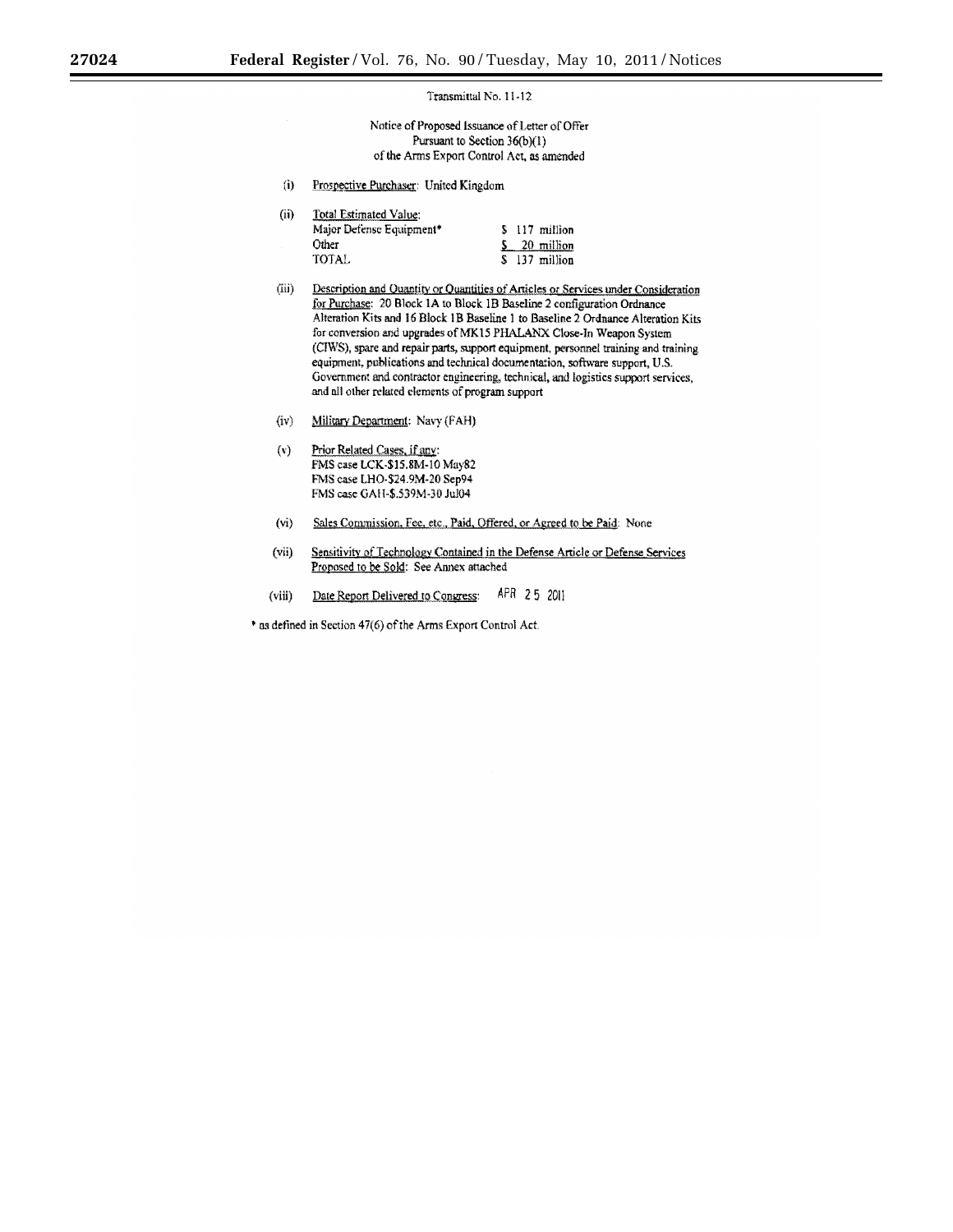# POLICY JUSTIFICATION

#### United Kingdom - MK 15 PHALANX Close-In Weapon System (CIWS) Block 1B Baseline 2

The Government of the United Kingdom (UK) has requested the sale of 20 Block 1A to Block 1B Baseline 2 configuration Ordnance Alteration Kits and 16 Block 1B Baseline 1 to Baseline 2 Ordnance Alteration Kits for conversion and upgrades of MK15 PHALANX Close-In Weapon System (CIWS), spare and repair parts, support equipment, personnel training and training equipment, publications and technical documentation, software support, U.S. Government and contractor engineering, technical, and logistics support services, and all other related elements of program support. The estimated cost is \$137 million.

This proposed sale will contribute to the foreign policy and national security of the United States by helping to maintain and improve the security of a key NATO partner that has been, and continues to be, an important force for political stability and economic power in Europe.

The MK 15 PHALANX CIWS overhauls/upgrades will be used for close-in ship self-defense against air and surface threats onboard the UK's naval combatants and auxiliaries. The MK 15 PHALANX CIWS Block 1B Baseline 2 upgrades will provide enhanced electro-optical and radiofrequency close-in detection, tracking and engagement capabilities over the UK's existing MK 15 PHALANX systems, while improving CIWS supportability, maintainability and interoperability with U.S. systems. The UK, which already has earlier versions of the MK 15 PHALANX in its inventory, will have no problem absorbing these upgrades and support into its armed forces.

The proposed sale of this equipment will not alter the basic military balance in the region.

The prime contractor will be Raytheon Systems Company in Tucson, Arizona. There are no known offset agreements proposed in connection with this potential sale.

Implementation of this proposed sale will not require the assignment of any additional U.S. Government or contractor representatives to the UK.

There will be no adverse impact on U.S. defense readiness as a result of this proposed sale.